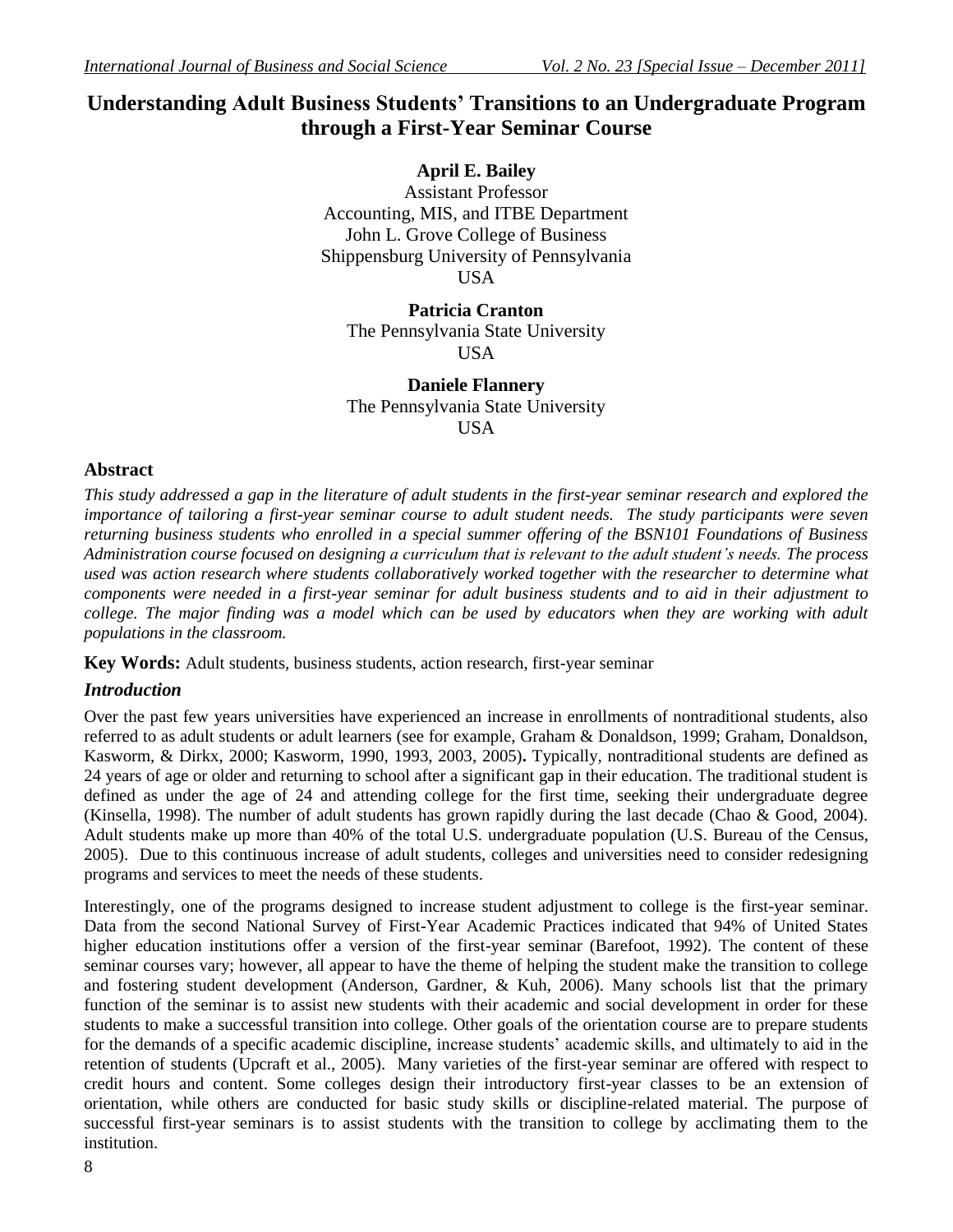In addition, The Policy Center of the First Year of College suggests additional goals for institutions offering firstyear seminar courses, such as the ability for the student to be able to self-manage, develop personal relationships, strengthen academic skills, and participate in active learning opportunities (Swing, 2001). Unfortunately, most colleges have one program for all first-year traditional students and do not take into account the life experiences of the adult students and their individual needs for the course.

### **Literature Review**

There is a plethora of literature on the first-year seminar and traditional-aged students; however, much of it is descriptive on the seminars purposes, content, and processes (Anderson, Gardner, & Kuh, 2006; Swing, 2001; Tobolowsky, Cox, & Wagner, 2005; Upcraft, Gardner, Barefoot, & Associates, 2005) or program assessments (National Resource Center for the First-Year Experience and Students in Transition, 2009). One notable 35-year study (1966-2002) completed by Astin et al. (2002) showed aspects which promote the first-year seminar and how important it was for student adjustment and transition to be tied to active learning in order for students to be successful in college.

What has not been extensively explored is the adult learner in the context of a first-year seminar course; in fact, only three empirical articles exist in this area (Hatch, 2003; Julian, 2001; Welch, 2004). Only a small amount of information is known about the adult first-year student"s transition to an undergraduate degree program. Also scant in the literature is the adult undergraduate business student experience in a first-year seminar course. Only one conceptual piece, The Smeal College of Business at Pennsylvania State University"s First-Year Seminar Course, regarding adding four modules to the current curriculum (leadership incorporating teambuilding, workplace diversity, community service, and ethical behavior) was found (Sweitzer & Baker, 2006). Since there was very limited literature to draw from that would be directly related for business or any other discipline, we determined that it would be necessary to address adult learners generically so that we could help adult students in transition.

First, education consistently has learner-centeredness as a key component to adult student learning. Due to the increase of adult students, colleges and universities need to consider redesigning programs and services to meet the needs of these students. An underlying assumption from the literature is that "colleges and universities cannot continue with business-as-usual" (Apps, 1981, p. 11) for the increasing number of adult students returning to undergraduate programs. Universities and colleges may want to consider learning more about their adult student demographics, characteristics, and needs for special resources and services. Adult education advocates for the uniqueness of adult"s learning. Adult students have vast amounts of experiences they bring to the classroom (Knowles, 1973). They want to apply what they are learning to their real life.

Second, the higher education literature on undergraduate students suggests that student engagement and building relationship is a crucial component in adult learning. The literature suggests that in-class learning time and interactions with faculty have a powerful influence on an adult"s campus experience and personal development:

Adults value and seek out classroom experiences that are based in relevancy, respect, adult dignity, and reciprocity of adult-to-adult relationships. The connecting classroom metaphor suggests an environment that embraces the value and worth of adults as knowledgeable learners, and which also values adult life experiences and perspectives as part of the learning process. (Graham et al., 2000, p. 12)

Other authors are in agreement by suggesting that classrooms are the center stage for adult learning (Bean  $\&$ Metzner, 1985; Donaldson et al., 1991; Graham et al., 2000; Kasworm & Blowers, 1994; Kasworm & Marienau, 1997). Students will become connected with their college if they feel the institution cares about them and their success.

Third, we explored the literature in counseling because it gave a basis for understanding the transition that undergraduate students and adult learners experience when they return to college. The most notable literature was Schlossberg et al.'s model (1995) of transition.

Schlossberg et al. (1995) support a model of transition with three components: approaching transition (moving in), taking stock (moving through), and taking charge (moving out). These three phases suggest that an individual who is approaching a transition needs to leave something behind before beginning something new. It is at this stage where evaluation needs to take place regarding the impact the change is having on the individual"s life.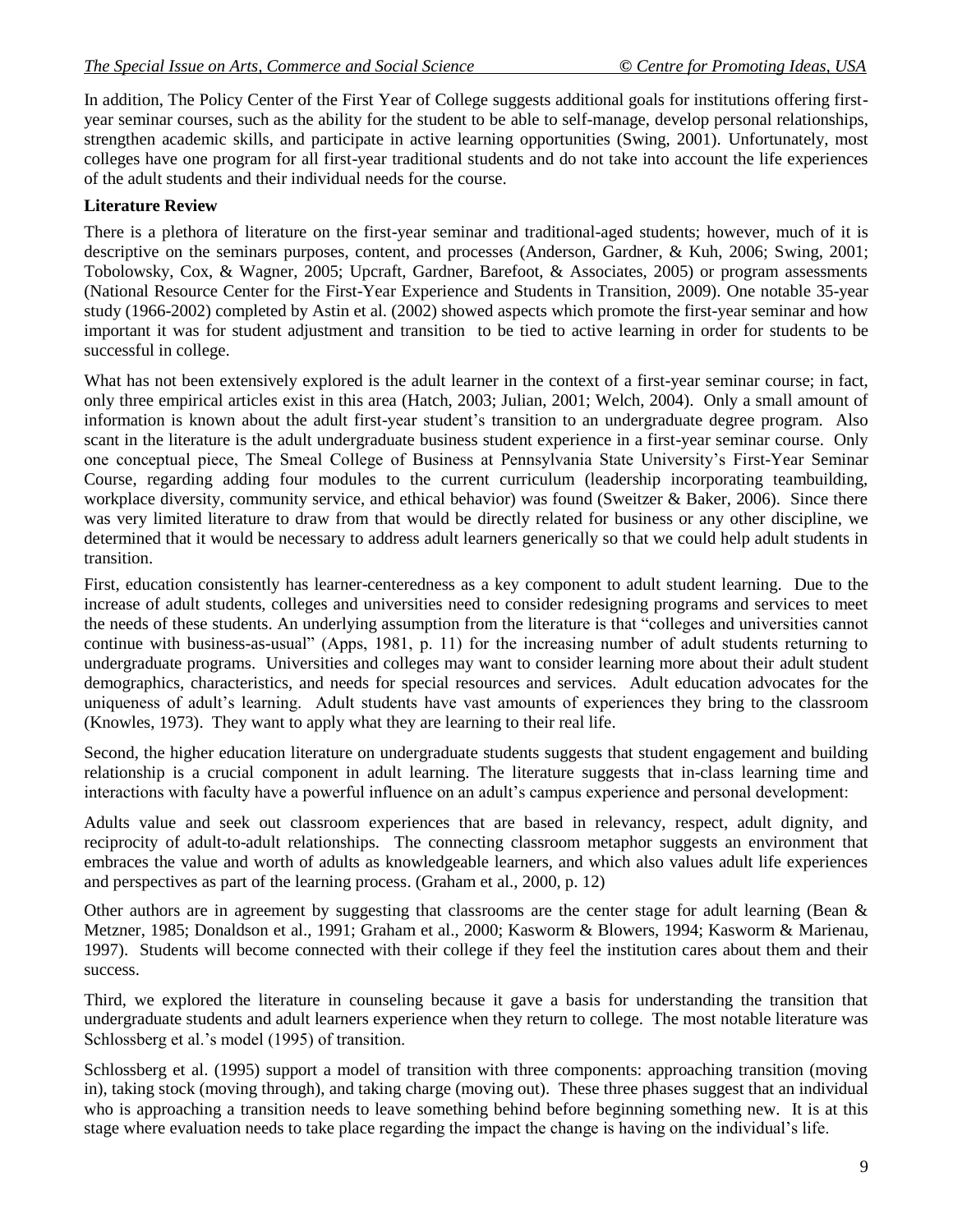Each situation is unique; for instance, it can be an anticipated, unanticipated, or non-event. Schlossberg et al. mentions that students will mourn the loss of goals, friends, and the previous structure. Students have the need to become familiar with rules, procedures, norms, and expectations of their new environment (educational institution). The taking stock phase has additional set of factors: the 4Ss describe and categorize the strengths and weaknesses of individuals experiencing transitions: (a) situation (knowing the student"s individual situation and what triggered the change); (b) self (personality, demographics such as socioeconomic status, gender, age and psychological resources such as coping, ego development, and self-efficacy); (c) support (relationships with family, friends, colleagues, faculty, advisor, and institutional support); and (d) strategies (direct action for managing stress and coping) (Sugarman, 2004). We examined these four strategies during our study to assist students with transitions and help them successfully complete their educational goals and become involved more in their environment. One element that this model brings to the discussion of transition models is the difficulty that educators may have when designing curriculum.

Educators need to know their students and the model well enough to know if they are in the moving in, moving through, or moving on phase; adult learners will have different needs depending upon in which phase they are functioning. When developing a tailored curriculum for a first-year seminar course, enrolled adult business students who are returning to undergraduate business school will have different needs from one another. That is why it was important for the students of our study to be at the moving in stage where they are trying to learn and understand the policies and the procedures of the institution. At this stage, the need to learn the expectations of being a student and gain confidence in their decision to retuning to higher education. The adult students in the course did not have the same needs when they progress to the moving through phase. In this stage they needed more support from faculty and the institution. This theory is primarily classified as a life-span adult development theory, which identifies the impact that change has on students of all ages (Schlossberg et al., 1989; Schlossberg et al., 1995).

Schlossberg et al."s (1995) model was selected as the primary model from many other transition theories for a number of reasons. First, this model contains an understanding of adult students" transition to college. Unlike many of the models that focus entirely on the undergraduate traditional aged student, Schlossberg"s work can be expanded to include adult students. Second, this model is associated with life-span adult developmental theory. Third, this model has been used in the field of higher education, psychology, and adult education, so many educators and administrators with an interest in student development, learning, and adjustment are familiar with Schlossberg's et al.'s work. When designing a curriculum with adult learners for a first-year seminar course, this model is important for structuring the course materials for the first few weeks (moving in) to help assist students adjust to their new environment, followed by the remainder of the course assisting students in taking stock (moving through) the transition. Schlossberg et al."s (1995) transition model was not fully utilized by reaching the final phase of taking charge (moving out)*.* Since this study was working with incoming first-year students, the moving out phase is what adult students will be faced with during their senior year and at their time of graduation. At this phase adult students will have to evaluate their new goals for after graduation; however, it is beyond the scope of the course and this research study.

The contributions from our study integrated Schlossberg's et al.'s model of understanding the students' individually (self), their situation, support, and strategies to reach their education goals while adding the learnercenteredness of designing a first-year seminar course. This led to each student feeling higher levels of selfefficacy and ultimately indicating that he or she was more prepared and organized for future semesters. Using the techniques of the Schlossberg et al."s 4Ss model, student-centered teaching (learner-centeredness), having an instructor that was willing to serve as a student advocate, student engagement with other adult learners, and students reflecting on their learning and adjustment led to students making a transition to college life through a first-year seminar course.

### *Method*

#### **Participants**

Participants for this study were returning adult business students at the University. Students who were interested in getting a start on their fall class schedule who enrolled in the course by contacting the Extended Studies program. The criteria for the participants to be in the adapted seminar class were:

1. Were age 24 or older;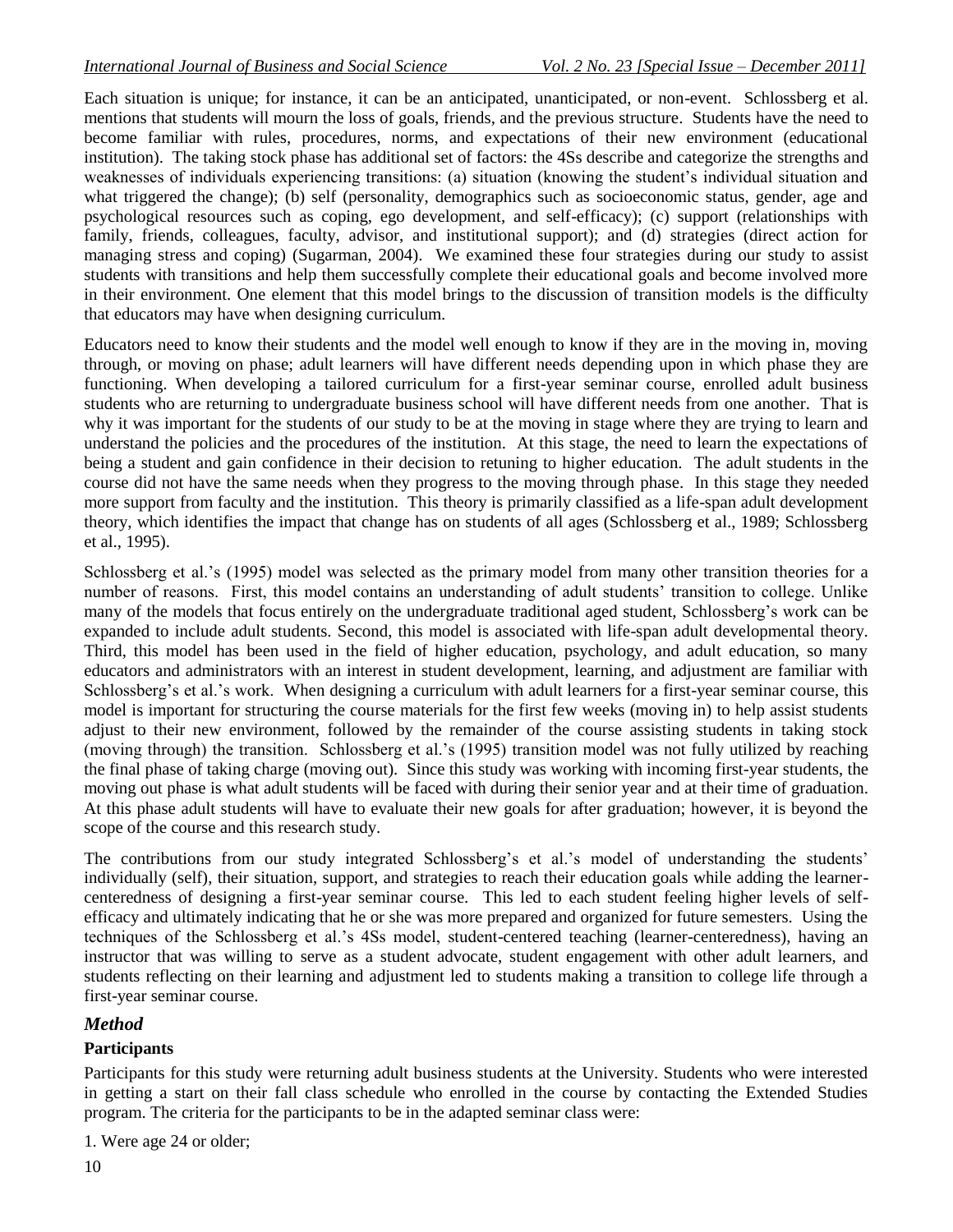2. Were returning to an undergraduate business program (after a 2 or more year break from college and/or 6 or more years of separation from high school);

3. Had applied and been accepted by the university as a business major or who have recently completed the change of major form (and declared business as their major) and returned it to the Dean"s office;

4. Needed to take the Foundations of Business Administration course (BSN 101) as a requirement for graduation;

5. Had an interest in completing a research project with the instructor of the course and be interested in assisting the design of a first-year seminar course for future adult business students.

The one credit class was a month summer session meeting on Tuesday and Thursday from 3:00-5:00 p.m for a total of 16 credit hours. The course was pass/fail and the students made a request to the Dean of the College of Business and to the Extended Studies Program to enter the course. Seven adult business students participated throughout the duration of the action research study. Not every student attended every class, but each student stayed in communication with the rest of the group. All missed classes were legitimate due to work or family obligations. The 7 participants, 1 male and 6 female, came from a variety of backgrounds, careers, and experiences and varied in age from 24 to 34. (See Appendix.) The students freely entered the course knowing its intention to have a research component with the instructor. Students paid regular tuition for the one credit course. Students were asked on the first day of class what they would like to have as part of the class content.

As a group, the course content and data collection consisted of a career paper assignment, other reflective assignments, classroom discussions, on-line discussions on Blackboard, and an exit interview. Students participated in all activities in the classroom regardless of their decision to consent or not to consent to the study, so that the instructor/researcher would not know until after grades had been assigned, who had opted to or opted not to participate. So that students would not feel coerced to participate in the study, a student from the class collected all consent forms as delivered it to the Dean"s Office in a sealed envelope. The instructor/researcher left the room after the consent form was explained.

#### **Research Process: Action Research**

Action research is a kind of research method that involves collaborative action and relationships with students. In this way, it is different from other forms of inquiry. The relationships encourage collaborative participation for developing interventions to solve a problem with the researcher, who is passionate about the topic and values the relationships of their students/participants. Action research was chosen as the most appropriate research methodology because it takes into the lived experience of adult business students, a collaborative approach with participants, and a continuing, systematic process of reflection and action, to aid in the transitional needs of adult business students returning to an undergraduate program through making improvements to a first-year seminar course (Herr & Anderson, 2005). It is through the process of action research that the participants and researcher constructed knowledge to make these improvements to the first-year seminar course for the adult learner.

Within the action research methodology, the study used qualitative data collection techniques to understand the transition adult business students experience as they return to an undergraduate business program and to explore a how a first-year seminar course could better meet the needs of adult learners. Qualitative research is unique in nature because it contains rich narrative from participant interviews, document analysis, and fieldwork (Merriam & Associates, 2002). In addition, qualitative research cannot be reduced to one-dimensional thought; understanding a participant"s social world is much more complex as it is the essence of his or her reality of the lived experience. The researcher is looking at the complexity of the participant"s view of the situation being studied and does not want to constrict the meaning of the experience by attempting to define categories (Creswell, 2003). Qualitative inquiry ―assumes that there are multiple, changing realities (Merriam & Simpson, 2000, p. 101) and that participants are able to express their views (Creswell) and construct knowledge (Ewert, 1991).

It is within the purpose of this study for participants to use this knowledge construction for their own personal development and engagement by assisting the researcher in the design of a first-year course for adult business students. The classroom context used for this study provided opportunities to collect and analyze descriptions and reflections from the participants. The assumptions of qualitative design include understanding the meaningmaking of an individual"s experience, which is inductive in nature, and themes emerge from the rich in-depth data. It does not generalize the participant's experiences to all human experiences and perceptions but can be applied to other contexts.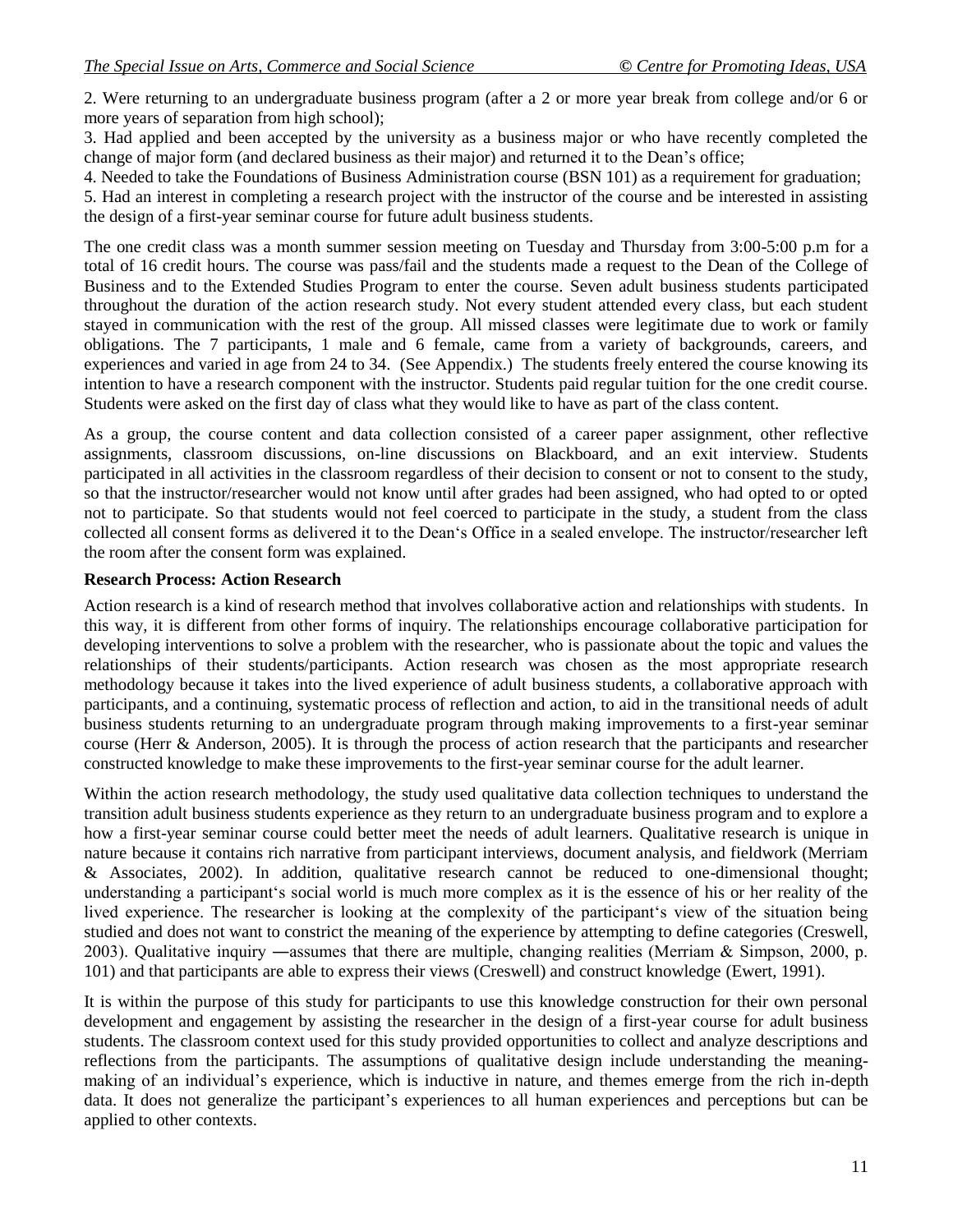The meaning is central to the study; the participant was encouraged to be an active participant in the study as the researcher sought to build rapport and credibility with the participants (Creswell, 2003). Action research assumes that there are individual variations among people that defy categorization. The underlying belief of action research is that the researcher is cognizant of these individual differences and acknowledges the environmental influences, and how these influences, as well as cultural differences, vary greatly among individuals. The unique lived experiences of individuals are valued and assist the researcher in improving practice. It is a goal of action research that the participants experience growth and development, while becoming socially conscious individuals who want to assist with change and democracy (Quigley & Kuhne, 1997). Action research is —designed to develop new skills or new approaches to solve problems with direct application to the classroom or other applied setting (Merriam & Simpson, 2000, p. 122). Action research is closely tied to self-reflection and Kurt Lewin (1946), a developmental social psychologist, who is credited for his work with action research in the natural setting. The core belief of action research is that theory can often times be articulated through action (Gustavsen, 2001) and that theory alone has minimal power in generating change. Therefore, a synergistic effort of both theory and practice is required. Lewin sees action research as a way of conducting social inquiry, which has the goal to improve practice (e.g., instruction, student learning, use of materials, and curriculum) by developing individuals (student achievement). Action research is often undertaken in a school setting and is an inquiry —done by or with insiders to an organization or community, but never to or on them (Herr & Anderson, 2005, p. 3).

#### **Action Research Process**

The experience of engaging students to participate in an action research project yielded its own significant learning points and offered a curriculum for future sections of the first-year seminar, Foundations of Business Administration (FBA). The following flow chart reflects the group's planning session, classroom sessions, online discussion board conversations, reflective writing assignments, and exit interviews will describe the various content and activities of the group during the study. Figure 1 offers a flow chart to represent the study's progression.



#### **Figure 1. Study Session Flow Chart**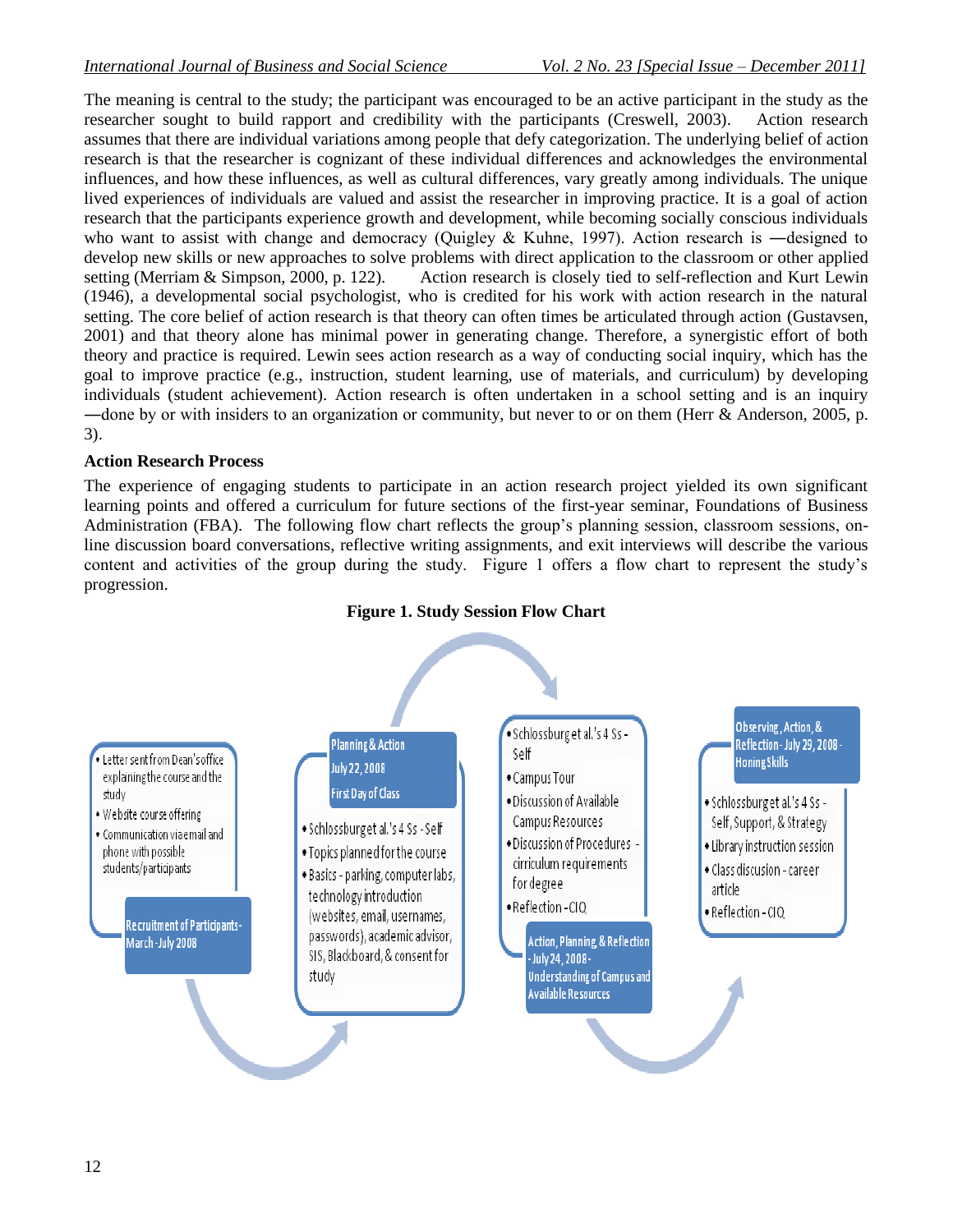

Action research is an ongoing, non-linear spiral of knowledge, and as the class sessions unfolded, so did a cyclical pattern of knowledge creation – a curriculum for adult business students. We examined student responses to the Critical Incident Questionnaire (CIQ), we could identify specific learning needs, or if a student requested more information on a certain topic, we was able to make adjustments to our syllabus for the remainder of the class sessions. This evolving design was consistent with the action research process and demonstrated some important findings for educators and administrators who work with adult students. Some of the things that students wanted to participate in were meeting the Dean of the College, taking a campus tour, learning about the internship program, having their résumés critiqued by the Career Development Center, and understanding more about how they incorporate the MBA program into their program plan if they were an accounting major.The action research process beginning with the planning stages and followed by the acting, observing, and reflecting stages spirals back to planning. This class was taught with adult students and the way the literature suggests but also within the framework of the College of Business and to meet accreditation standards of The Association to Advance Collegiate Schools of Business.

Through this research project a standard curriculum was designed for the adult student.

The interests of adult learners were quite different, and adapting to their needs requires flexibility in curriculum design. Many of the adult learners already knew exactly what they wanted to major in and many had a résumé. The adult business students wanted more workshop-type sessions which they designed. They suggested inviting guest speakers and campus resources, such as a library faculty member to present tools for doing on-line research, and counseling services. The Career Development Center was also invited to do mock interviews, look at their résumés, cover letters, and reference pages. They asked for additional time during class to reflect and discuss what they are experiencing as a part of being in the class. During the action research process, the adult learner participants determined which elements of the curriculum best met their needs and interests.

#### **Findings**

This research had four research questions but this paper will highlight the first research question, which is: How can we best meet the needs of adult business students? Through class discussion, reflection papers, email correspondences, Blackboard discussion boards, and individual interviews we were able to find two themes: Fear, Self-Efficacy, and Doubt and Belonging and Support.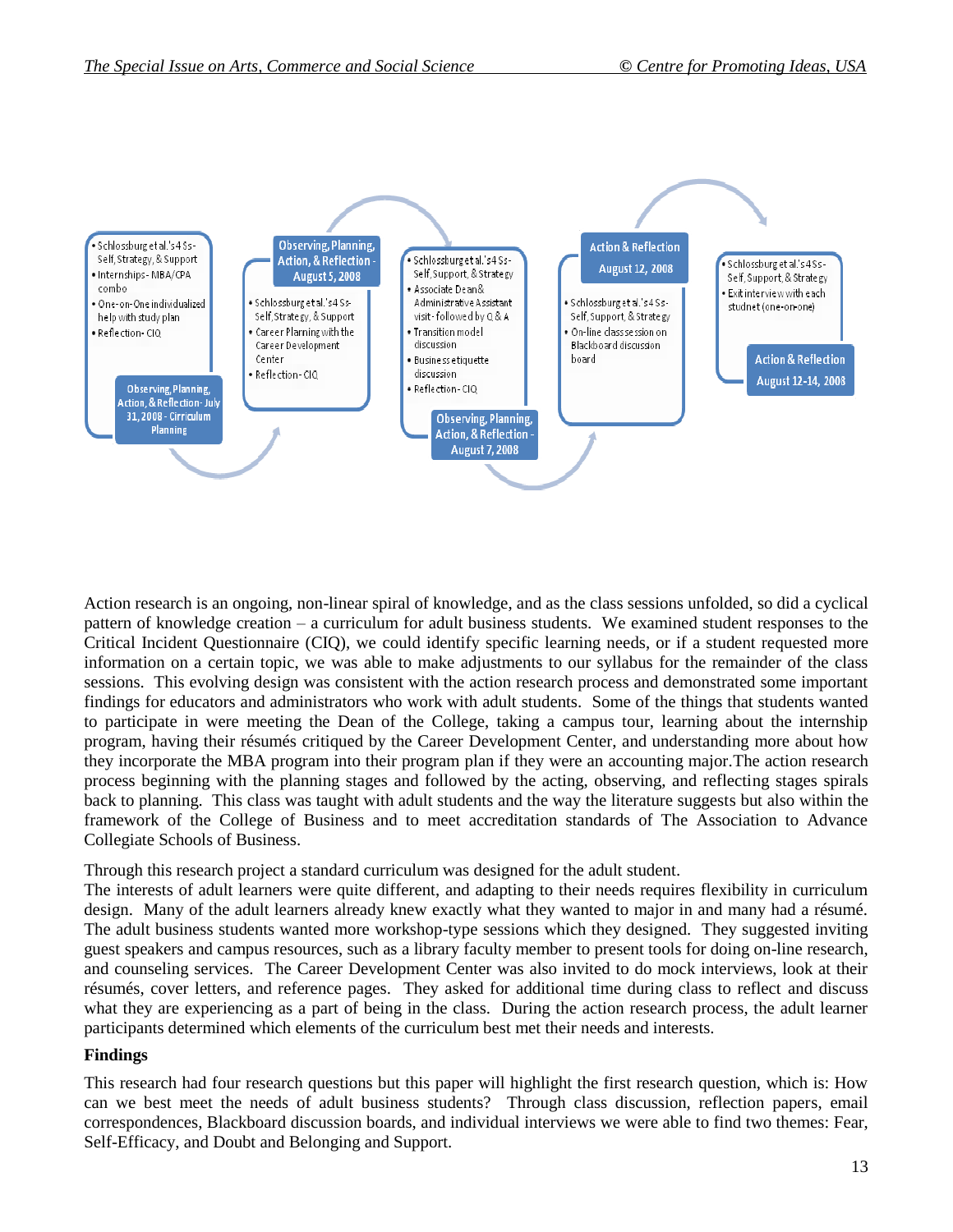#### **Fear, Self-Efficacy, and Doubt**

Many students had fears and concerns about returning to college as can be seen in the following quotes by Clifford and Tiff given during their personal interviews:

When I first came in, I was extremely nervous. Then again, I have never been on a campus this big. My first year on this campus and there are buildings everywhere and I don"t know where to go and I have no idea what to do. When I got there, a gazillion kids were outside in the parking lot.

Tiff shared,

I am very excited about [University name deleted], but that excitement is accompanied with fear. I am very nervous about starting the fall semester. I am going to be in a new setting with what I imagine will be very different teaching styles and expectations. I hope I will adjust smoothly and succeed here at the University.

By the end of the course, we could see a shift in the level of confidence of all students. Once of the most meaningful quotes from the research was written by Sarah. She was very unhappy in her current position and had this to say:

I will have a better relationship with myself because I don"t have a lot of respect, confidence, and self esteem for myself and I know in the end I will have more respect, confidence, and self esteem. I have been putting myself down for a few years now and it is time for me to stop. I am better than that.

We were amazed as researchers to how open she was during a reflection paper at the beginning of the semester. Additionally, Clifford discussed his apprehension about his level of cognitive functioning: "Looking back over the last 14 years since I left school and comparing them to the most recent summer semester that I took classes at HACC and [University name removed], I have realized how narrow minded and lackadaisical I have become with my thinking."

#### **Belonging and Support**

Our second finding came from the group"s relationship with one another and the learning that took place during the semester. The word "learning" was used many times through student oral communication and written communication. Students were engaged with the research and tailoring the course seem to substitute for more organized campus involvement that adult students are not able to attend due to working full-time and family responsibilities. Sarah had this to share: "It was very nice because they were going through the same things that I am. I know someone who will be in the class I"m going to be in [during the fall semester]." Danielle also shared this statement during her interview at the end of class:

I thought this class was very beneficial for learning the ways of the college. I liked the idea that we got to discuss the syllabus and what would be more beneficial for us as a group. It made me feel like more of a participant in the classroom and I got to learn what I really cared to know about.

Students saw value in the course and their experience with the action research process. The participants saw the course, myself, and the instructor, researcher, and advocate as a collective piece. Overall the whole process was helpful to this group of student adjustment and transition to college. Clifford shared, "Honestly, coming back to school I felt like the only adult student in the whole world, but I know that"s not the case." While Sarah commented on how the first-year seminar course has helped her, "The experience in this course helped my progression by finding out what college life is going to be like and what it feels like to know that I am not alone on returning to college life." While Amy suggested that a campus advocate is what is needed for adult students:

I almost feel that they need to have one advisor for the adult students that understand what they are going through, understands them on a personal level. Like you! Exactly, like what you did there knowing what we are dealing with in the background versus we aren"t chained up in a dorm. We aren't spending our weekends drinking. We spend our weekends cleaning our homes and taking care of our kids and grocery shopping, things like that. So I think that is something that would be very helpful.... One who understands limitations and how difficult it can be to be an adult student, especially here. To not treat you as the same…. Not that we should get preferential treatment, but just an understanding.

Students expressed great appreciation for the course and the project; they indicated that they also experienced a transition through the course.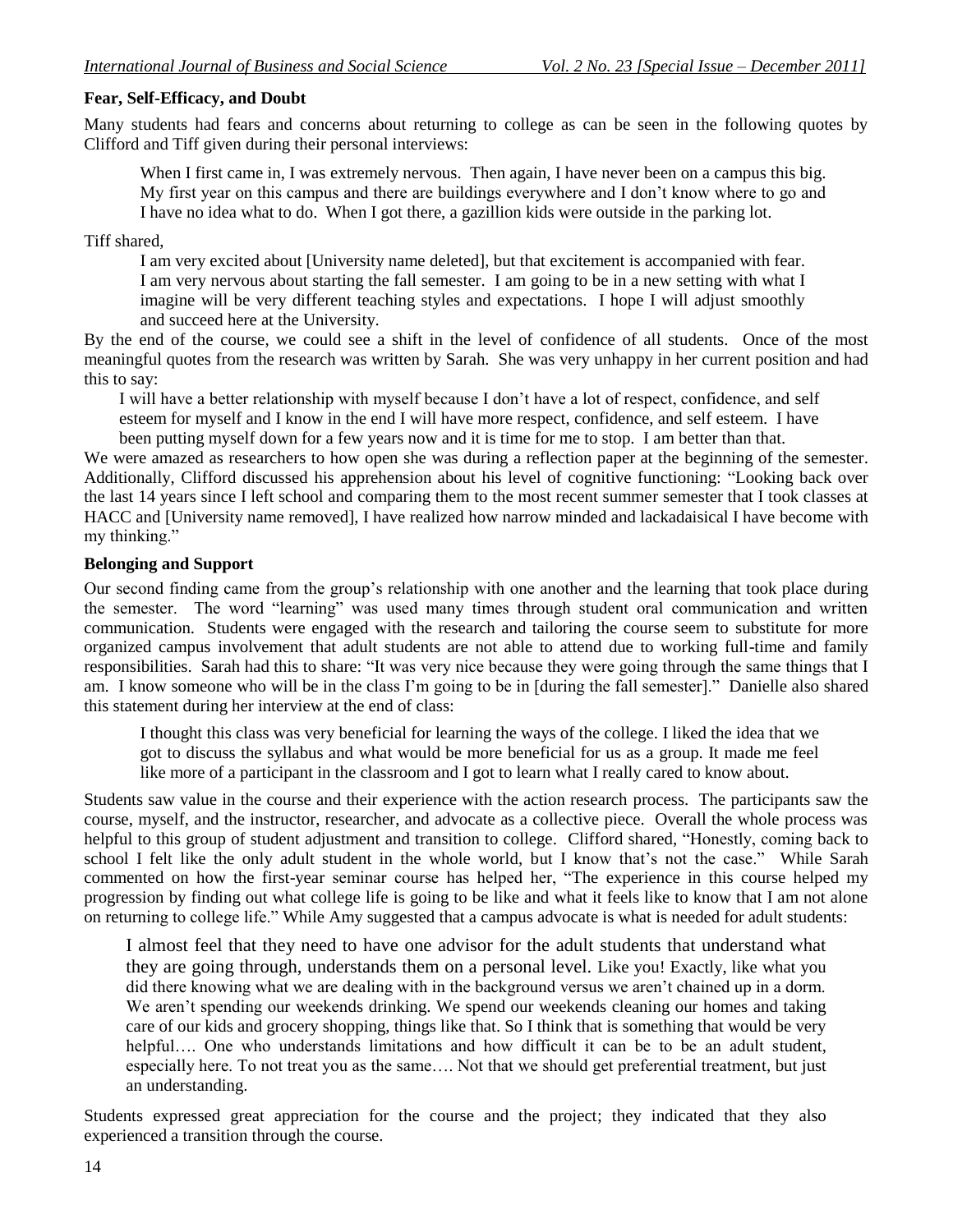From the previously mentioned themes, there are four key components that have come about from this study. The findings have assisted the researchers with identifying what components are needed in order to assist adult business student with the transition to college specifically in a first-year seminar course. Together we created a model.





The model is required to understand how adult students transition to university life by visually demonstrating how campus programs intersect with student learning and development. Cognitive development, dialogue, and reflection are all ways that student learning is created. While the findings did not mention these aspects of the student"s experiences directly, there are implications of their existence from the data collected and through students saying they went through a transition and adjustment after having enrolled and completed the class. The interaction with other adult business students in the class was found to be a substitute for the organizational participation and campus activities. The Schlossberg et al. (1995) model of transition implied that understanding the 4Ss regarding the students" experiences of the transition would assist with their adjustment, but did not mention a first-year seminar, the importance of engagement, an advocate for students, and learning and development through reflection. An outcome of this study shares the participants" experience by integrating the understanding of adult transition with the tools, strategies, and learning as a group to meet their needs.

From this study, a model (see Figure 2) was designed to aid other researchers, educators, and administrators in higher education, toward a student-centered approach to fostering adult (business) student transition to college. The model was designed based on our beliefs as a researcher and was inspired by the 7 participants who demonstrated excellence among returning adult learners, voiced a desire to use their business degrees to help others, and described how the first-year seminar program and the action research project helped them. Our findings indicated that the participants immediately recognized the intersection of education and the learning experience as playing a role in their personal development. All participants explained their return to college through obtaining a lifelong goal and bettering their lives and their families" lives. In every reflection paper, interview, and personal correspondences, the participants used repeatedly the word "learn" or "learning." Research in the area of student involvement identifies the importance of learning through active engagement.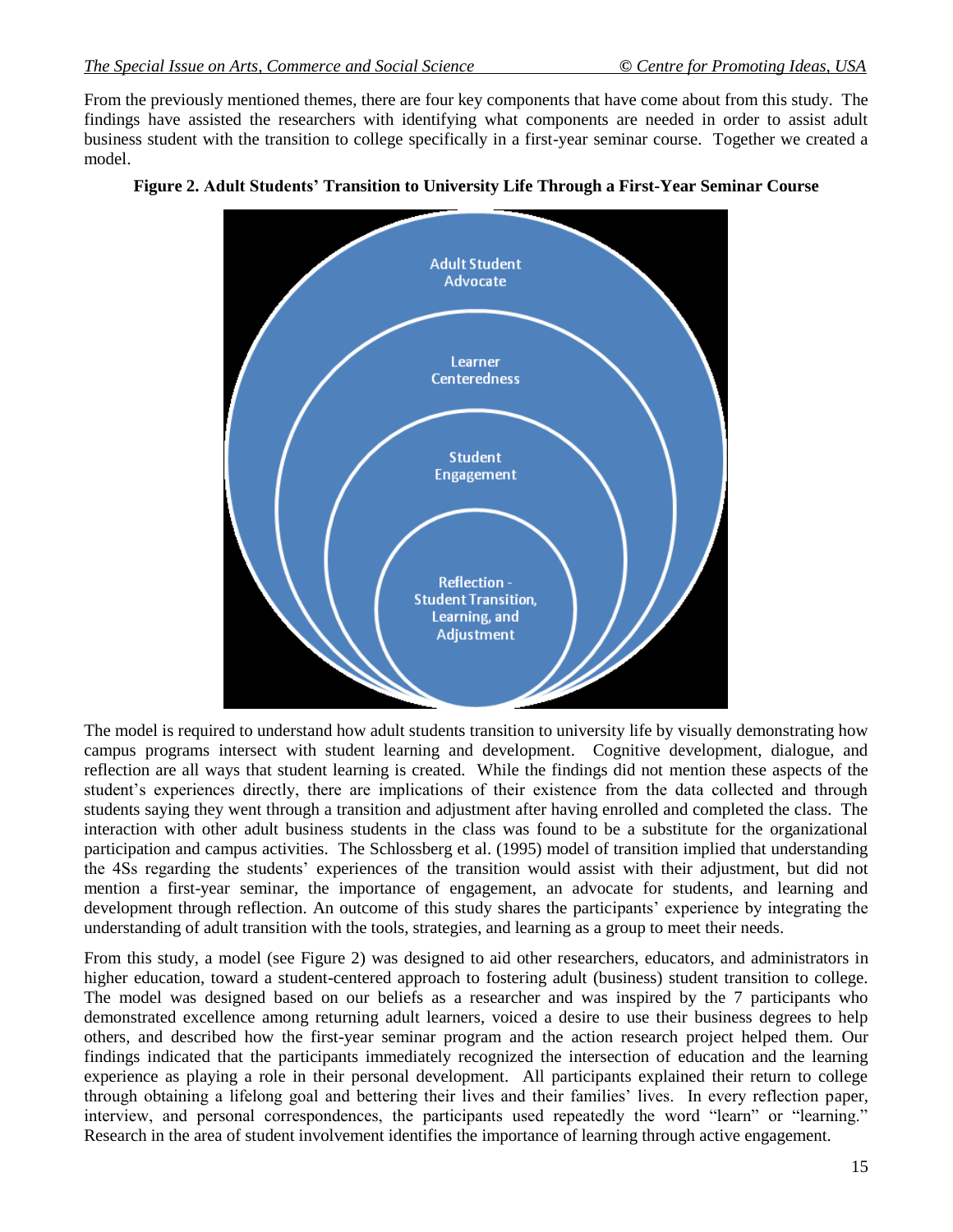Astin (1993, 1999a, 1999b) believes student learning occurs through students developing key relationships with faculty, collaborating with other students, and participating in an active learning environment that continues to design programs that promote success for students in college. Astin et al."s (2002) 35-year study (1966-2002) concurs with the findings from our study.

Although action research had much strength in that it is a methodology sensitive to the needs of the learners, it also had some limitations. First, action research was unpredictable. Participants were not as enthusiastic about the project half way through the semester as they were at the beginning. As with any ongoing research project, there were attendance issues. Many of the participants had struggles with juggling work hours, family schedules and childcare in addition to other responsibilities. Yet it offered the most effective way to capture the adult business students" experience as they reflect on issues for discussion and study. Second, I used a purposeful sample which was my class roster. This involves limitations in that I was required to give participants their grades for the semester before determining if they have consented to the study and this could have limited the study in not knowing for sure how many participants had decided to consent to the research. Until consent forms were reviewed, I did not know what data I could use from the semester until at the end of the study. Third, participants who are privileged were able to afford higher education and were assumed to have come from stable economic backgrounds with support from family and friends. Therefore, the participants in this study came from a middleto-upper socioeconomic class. In addition, there was concern that there would not be a range of racial/ethnic identities represented in the class due to the lack of diversity in the College of Business.

The opportunities to build upon this study are immense. The findings of the research illustrate that there is still much to learn about what adult students need in returning to higher education regarding campus resources and activities as well as a first-year seminar program and orientation program. As an under-researched population, adult business students present a demographic ripe for further in-depth research concerning their personal and professional development, Also, business education can learn much from this study"s application of action research to engage students in learning, adjustment, and development. As a research methodology, action research is not widely utilized within adult or business education, and this study provides an opportunity where the concerns and experiences of adult business students were a focal point of the research. Today, traditional business classes are still taught from more of a behaviorist philosophy of education and a teacher-centered methodology.

Several recommendations for future research stem from this study. First, evaluations of the first-year seminar programs and services for adult undergraduate students could be extended to colleges where students are not only majoring in business. Other colleges and universities may want to learn how their student body perceives their own campus programs and resources. Further research in this area could lead to finding model programs for firstyear seminars or orientation programs for adult learners. Second, the research undertaken in this study has broken new ground for researchers focusing on the first-year seminar experience of adult undergraduate students at institutions of higher education. Using this model with other groups of adult students at institutions of higher education is suggested. To foster adult student transition to college life, this model serves as a guide for future research seeking to learn more about the adult learner in a first-year seminar course. Third, an opportunity exists to conduct a study that investigates the differences between adult students and traditional students who have attended specialized programs and those who attended a typical first-year orientation program. Variables of interest could be grade point averages, retention rates, student perceptions of college life, and the usefulness of campus resources. Fourth, this study could be replicated to include people of color and other minorities.

This would enhance educational institution understanding of a more diverse group in terms of race, ethnicity, class, and gender for a more in-depth understanding of these groups regarding their first-year seminar or orientation experience. Fifth, a larger group of participants based on the primary findings of this study may serve to validate adult business students' apprehensions of the typical first-year seminar program and orientation. Sixth, the relationship between adult students" learning and the interaction of faculty and student conducting research is worthy of further research. One could examine if interactions with faculty and other students is a substitute for organized participation. Seventh, an action research study of engaging students in creating a welcome packet for their university to be used during orientation or within the first-year seminar would be a follow-up to this study. Findings from these seven recommendations for further research would ultimately help modify existing programs or aid in designing new initiatives.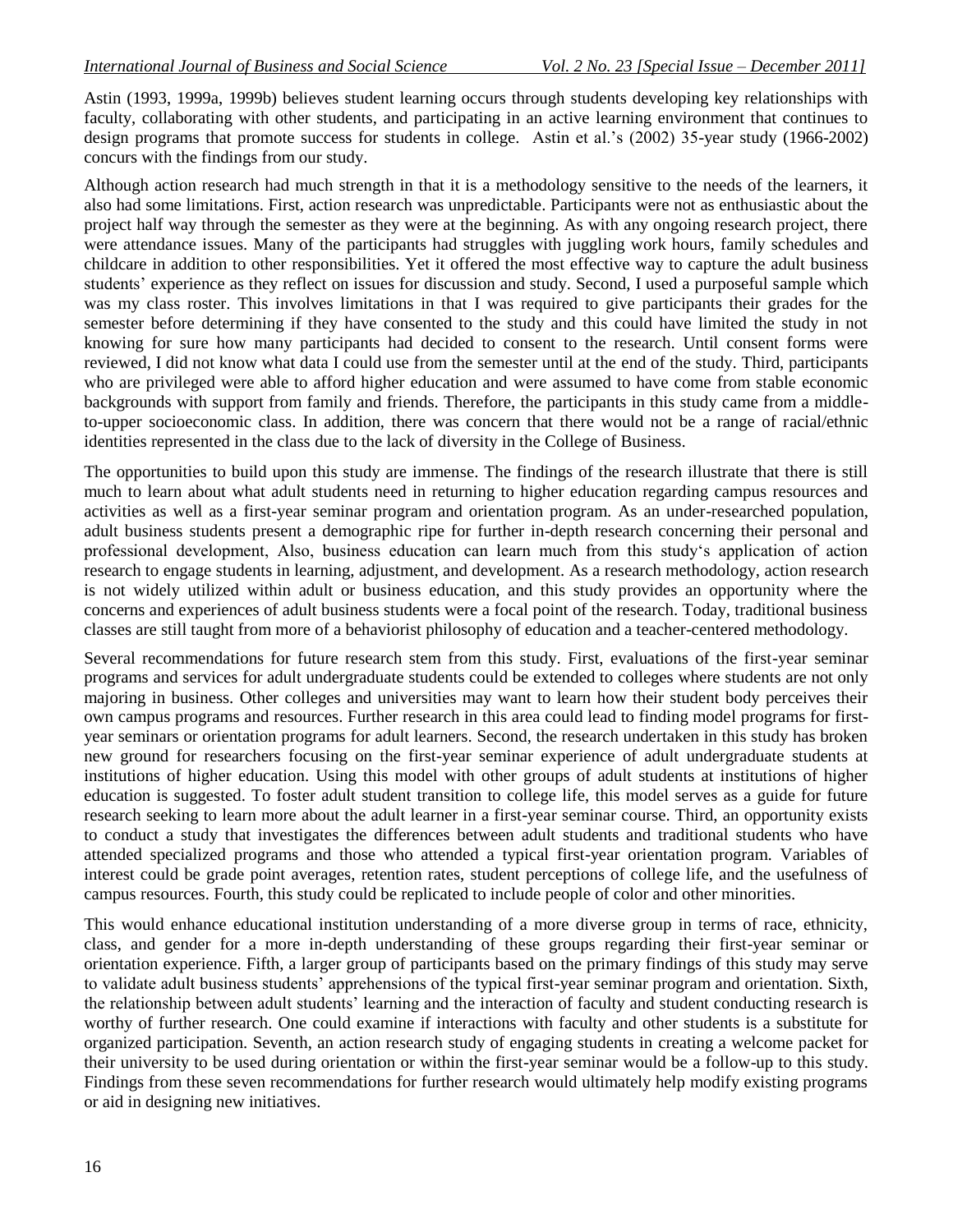## *Conclusion*

The preceding thematic descriptions of the study"s findings explained how participants experienced university life, their identities, and work as they returned to an undergraduate business program. The stages of planning, acting, observing, and ongoing reflection progressed as expected during the study. Participants were enthusiastic to be part of the study and contributed to the process attending class, posed to Blackboard for our on-line class discussion, completed reflective writing assignments, and finished the study with an exit interview. The themes presented in this paper concentrate on the participant knowledge construction as it relates to the first research question. This paper revealed key findings about how to foster a first-year seminar classroom for adult students to facilitate transition, adjustment, and development. The key factor in bridging the uncertainty the students were experiencing the first day of their return to college was tailoring the course to their individual needs, having the sense of belonging through faculty (adult student advocate) and administrative support, and having a strategy or plan for accomplishing their educational goal. The introduction to the campus resources, program directors, and administration expanded the participants" awareness of the amount of support offered to them and deepened their understanding of their own transition and development through reflection and conversation within the group.

## *References*

Anderson, C., Gardner, J. N., & Kuh, G. D. (2006). *Cultivating campus cultures that value student success*. (Teleconference 2 of the Teleconference & Webcast Series) University of South Carolina, National Resource Center for The First-Year Experience & Students in Transition.

Apps, J. W. (1981). *The adult learner on campus: A guide for instructors and administrators.* Chicago: Follett.

Astin, A. W. (1999a). Involvement in learning revisited: Lessons we have learned. *Journal of College Student Development, 40*(5), 587-599. Retrieved from the ProQuest database.

Astin, A. W. (1999b). Student involvement: A developmental theory for higher education. *Journal of College Student Development, 40*(5), 518-530. Retrieved from the ProQuest database.

Astin, A. W., Oseguera, L., Sax, L. J., & Korn, W. S. (2002). *The American freshman: Thirty-five year trends*. Los Angeles: Higher Education Research Institute, UCLA.

Astin, A. W. (1993). *What matters in college? Four critical years revisited*. San Francisco: Jossey-Bass.

- Barefoot, B. O. (1992). *Helping fist-year college students climb the academic ladder: Report of a national survey of freshman seminar programming in American higher education.* Unpublished doctoral dissertation, College of William and Mary, Williamsburg, VA.
- Bean, J. P., & Metzner, B. S. (1985). A conceptual model of nontraditional undergraduate student attrition. *Review of Educational Research, 55*(4), 485-540.
- Chao, R., & Good, G. E. (2004). Nontraditional students' perspectives on college education. *Journal of College Counseling, 7*(1), 5-12.
- Creswell, J. W. (2003). *Research design: Qualitative, quantitative, and mixed methods approaches* (2nd ed.). Thousand Oaks, CA: Sage.

Donaldson, J. F., Graham, S., Kasworm, C., & Dirkx, J. (1999). Adult undergraduates' participation and involvement: Future directions for theory and research (Report No. HEO32064). Montreal, Canada: Association for Educational Research Association National Conference. (ERIC Document Reproduction Service No. ED430473)

Ewert, G. D. (Fall 1991). Habermas and education: A comprehensive overview of the influence of Habermas in educational literature. *Review of Educational Research, 61*(3), 345-378.

Graham, S., & Donaldson, J. F. (1999). Adult students' academic and intellectual development in college. *Adult Education Quarterly, 49*(3), 147-162.

Graham, S. W., Donaldson, J. F., Kasworm, C., & Dirkx, J. (2000). The experiences of adult

Gustavsen, B. (2001). Theory and practice: The mediating discourse. In P. Reason & H. Bradbury (Eds.). *Handbook of action research: Participative inquiry & practice* (1st ed.). Thousand Oaks, CA: Sage.

Hatch, C. (2003). Orienting nontraditional students to college: Creating opportunities supporting success. In J. A.Ward-Roof & C. Hatch. *Designing successful transitions: A guide for orienting students to college.* (2nd ed.). University of South Carolina: National Resource Center for The First-Year Experience & Students in Transition.

Herr, K., & Anderson, G. L. (2005). *The action research dissertation*. Thousand Oaks, CA: Sage.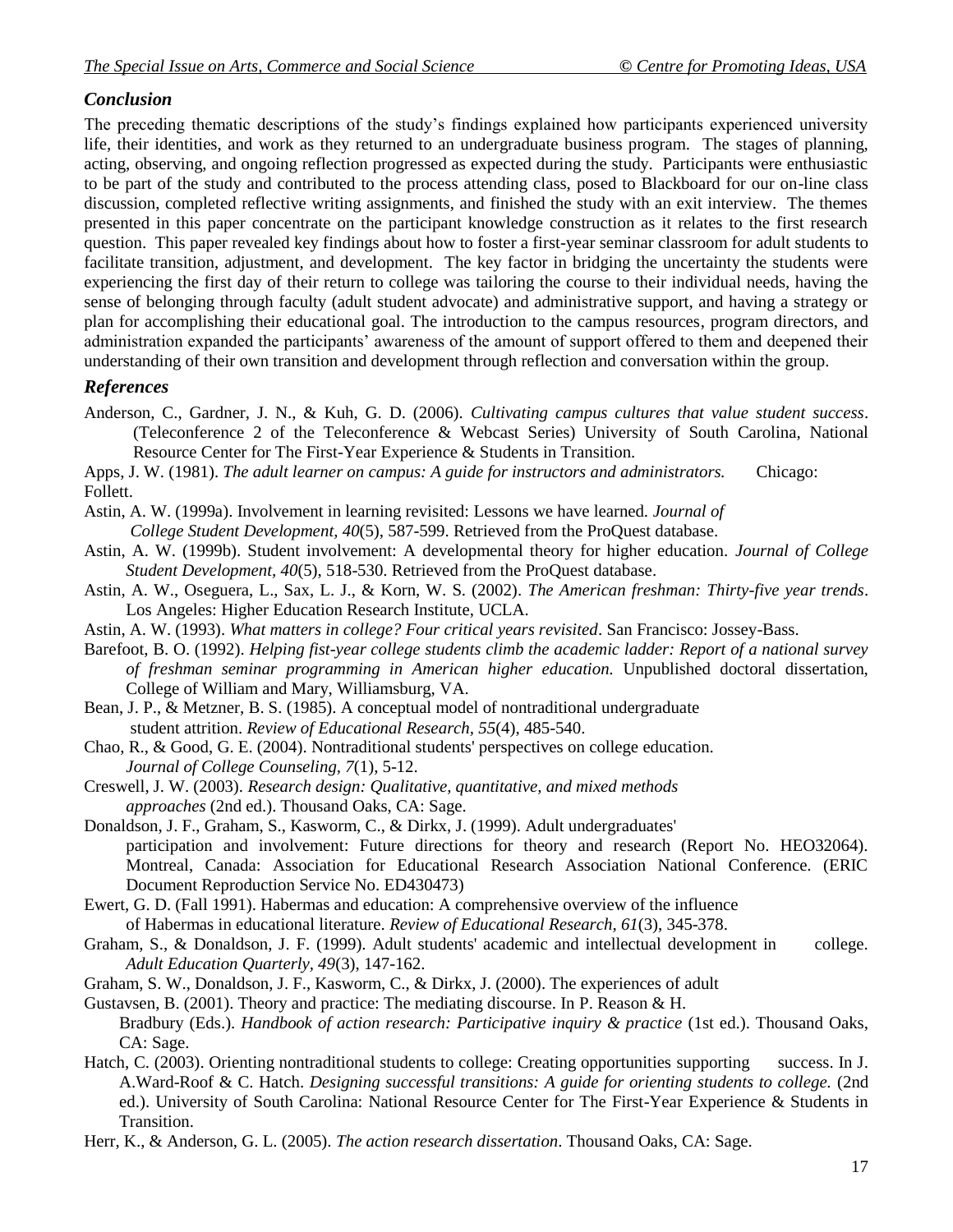- Julian, D. M. (2001) *Evaluation of first-year seminar/orientation programs and services offered for part-/full-time reentering, transfer, and first-time adult/nontraditional undergraduate students attending AAU institutions of higher education*. Doctoral Dissertation, University of Pittsburgh, Retrieved April 14, 2008, from The ProQuest Digital Dissertations database. (Publication No. AAT 3026040).
- Kasworm, C. E. (1993). An alternative perspective on empowerment of adult undergraduates. *Contemporary Education, 64*(3), 162-165.
- Kasworm, C. E. (2005). Adult student identity in an intergenerational community college classroom. *American Association for Adult and Continuing Education, 56*(1), 3-20.
- Kasworm, C. E. (1990). Adult undergraduates in higher education: A review of past research perspectives. *Review of Educational Research, 60*(3), 345-372.
- Kasworm, C. E. (2003). Adult meaning making in the undergraduate classroom. *Adult Education Quarterly, 53*(2), 81-98.
- Kasworm, C., & Blowers, S. (1994, June). *Adult undergraduate students: Patterns of involvement*. Knoxville, TN: College of Education, University of Tennessee: Final research report to U.S. Department of Education.
- Kasworm, C. E., & Marienau, C. A. (1997). Principles for assessment of adult learning. *New Directions for Adult and Continuing Education,* 75, 5-16.
- Kinsella, S. (1998). A cross-discipline study of traditional and nontraditional college students. *College Student Journal, 32*(4), 532-538.
- Knowles, M. S. (1973). *The adult learner: A neglected species*. Houston: Gulf Publishing Company. Revised Edition 1990.
- Lewin, K. (1946). Action research and minority problems. In G. W. Lewin (Ed.), *Resolving social conflicts* (pp. 201-216). New York: Harper & Row.
- Merriam, S. B., & Associates. (2002). *Qualitative research in practice: Examples for discussion and analysis*. San Francisco: Jossey-Bass.
- Merriam, S. B., & Simpson, E. L. (2000). *A guide to research for educators and trainers of adults* (2nd ed.). Malabar, FL: Krieger.
- National Resource Center for the First-Year Experience and Students in Transition. (2009). *First-Year resources*. Retrieved October 22, 2009, from the University of South Carolina Web site: http://www.sc.edu/fye
- Schlossberg, N. K., Lynch, A. Q., & Chickering, A. W. (1989). *Improving higher education environment for adults*. San Francisco: Jossey-Bass.
- Schlossberg, N. K., Walters, E. B., & Goodman, J. (1995). *Counseling adults in transitions*. New York: Springer.
- Sugarman, L. (2004). *Counseling and the life course*. London: Sage.
- Sweitzer, K. V., & Baker, V. L. (2006). Penn State's first-year seminar in business: Integrating student transition with the world of business. *Soaring to Excellence,* NEAIR, Philadelphia, PA.
- Swing, R. L. (Ed.). (2001). *Proving and improving: Strategies for assessing the first-year (*Monograph No. 33*)*. Columbia, SC: University of South Carolina, National Resource Center for The First-Year Experience and Students in Transition.
- Tobolowsky, B. F., Cox, B. E., & Wagner, M. T. (Eds.). (2005). *Exploring the evidence; reporting research on fist-year seminars, volume II (*Monograph No. 42*)*. Columbia, SC: University of South Carolina, National Resource Center for The First-Year Experience and Students in Transition.
- Quigley, B. A., & Kuhne, G. W. (1997). "A condition that is not yet": Reactions, reflections, and closing comments. *New Directions for Adult and Continuing Education, 73,* 73-86*.*
- Upcraft, M. L., Gardner, J. N., Barefoot, B. O., & Associates. (2005). *Challenging & supporting the first-year student: A handbook for improving the first year of college*. San Francisco: Jossey-Bass.
- U.S. Bureau of the Census. (2005). National population estimates by characteristics. http://www.census.gov/popest/national/asrh/NC-EST2004-sa.html. Accessed November 15, 2007.
- Welch, B. (2004). *The perspectives of non-traditional students regarding a first-year orientation program*. University of New Orleans).